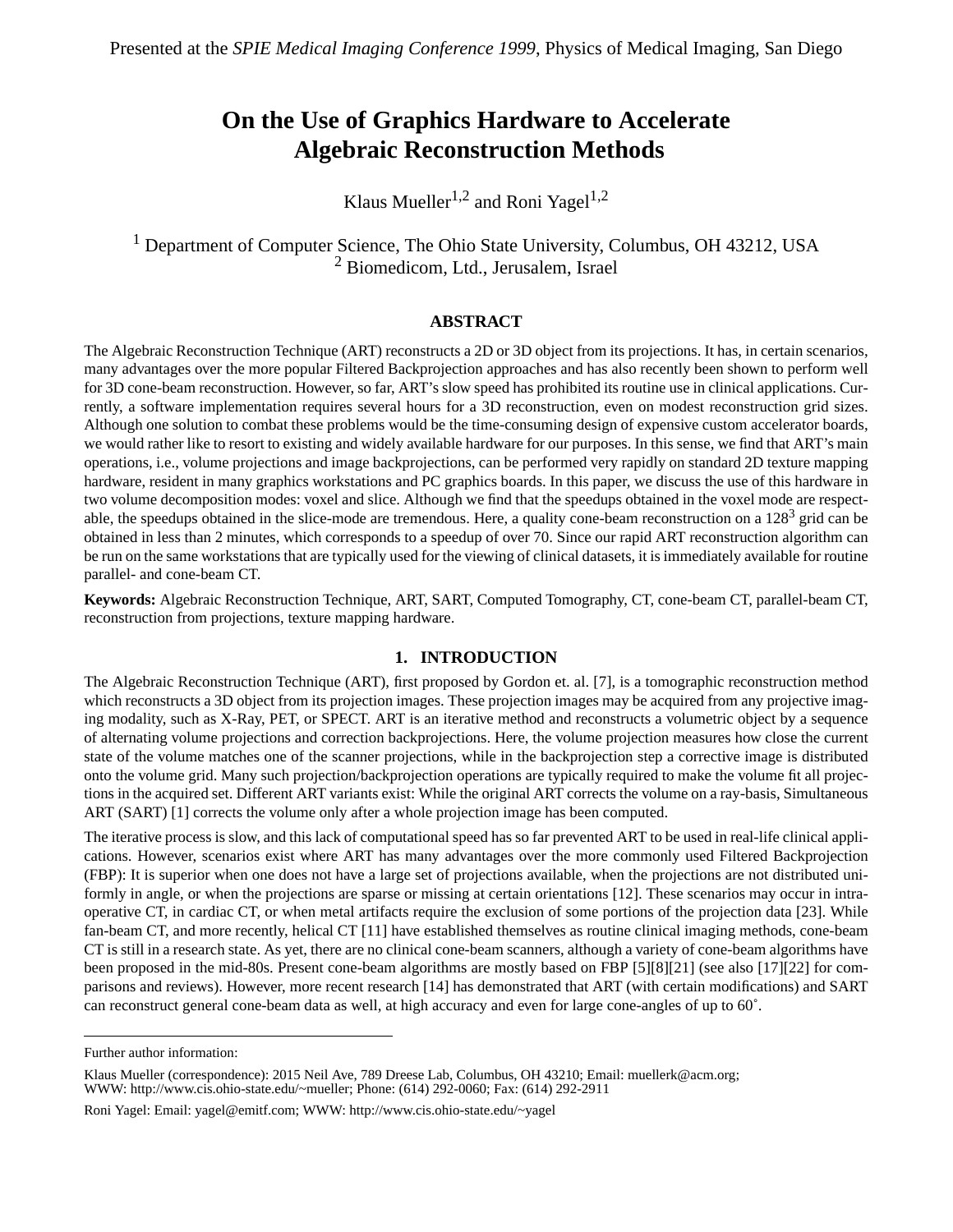Thus ART possesses great prospects for 3D reconstruction from cone-beam data if its computational speed could be improved. It was already demonstrated in [\[14\]](#page-10-0) that two to three iterations are sufficient to reconstruct a 3D object of low-contrast. In addition, the required number of projections in ART is typically smaller than for FPB, at least in the theoretical sense [\[9\]](#page-10-0). However, still more than 2.5 hours are needed on a modern workstation to reconstruct a  $128<sup>3</sup>$  volume from 80 projections [\[15\]](#page-10-0). As a remedy, one could build dedicated ART accelerator boards and incorporate those into the clinical scanners, along with the usual custom DSP (Digital Signal Processing) chips which already run the FBP algorithm extremely fast. However, designing and configuring special chips or boards to implement our ART and SART algorithms would be a rather expensive and tedious task, and would produce narrow devices with little room for modifications and adaptations of the algorithms, hampering the evolution of technology. Fortunately, today's widely available graphics workstations provide us with a better option: The graphics hardware resident in these workstations is especially designed for fast projection operations, which are the main ingredients of the algebraic algorithms. In a different approach, this hardware was also used by Cabral et. al. to accelerate the FBP algorithm [\[3\]](#page-9-0). Another plus of this hardware choice is the growing availability of these machines in hospitals, where they are more and more utilized in the daily task of medical visualization, diagnosis, and surgical planning. The feature of these graphics workstations that we will rely on most is*texture mapping*, a technique that is commonly used to enhance the realism of the polygonal graphics objects by painting pictures onto them prior to display. Texture mapping is not always, but often, implemented in hardware, and runs at fill rates of over 100 Megapixels/sec. However, hardware texture mapping is not limited to graphics workstations only, many manufacturers nowadays offer dedicated graphics boards with texture-mapping capabilities that can be added to any modern PC.

In the following sections, we will describe two algorithms that make use of the 2D texture mapping hardware to accelerate ART's projection and backprojection operations. The two algorithms differ by the level of granularity at which the volume is decomposed for texture mapping purposes. While the first algorithm projects the volume on a voxel basis, the second approach works on a volume-slice basis. The voxel-based approach reconstructs a  $128<sup>3</sup>$  volume from 80 projections in about 50 minutes, which corresponds to a speedup of 3 compared to an optimized software implementation [\[9\].](#page-10-0) The second version is considerably faster: It reconstructs the same dataset in about 2 minutes — a speedup of over 70 with respect to the fast software solution. The new rapid ART implementation is termed *T*exture-*M*apping hardware *A*ccelerated ART (TMA-ART), and all software was written using the widely accepted OpenGL API (Application Programming Interface). This standard interface allows easy software portability to any medium-range graphics workstation or PC with graphics board. Although we will describe our algorithm in terms of cone-beam reconstruction, it naturally also applies to parallel-beam reconstruction as a private case.

## **2. PRELIMINARIES**

ART is inherently a pixel-based reconstruction algorithm, i.e., a grid correction is based on the projection and backprojection of a single image pixel at a time. This is usually performed via image-order projection methods, i.e., the volume is projected by casting rays into the volume, pixel by pixel. Graphics hardware, however, uses object-order projection methods, i.e., the graphics objects are projected to the screen where their contributions accumulate into the final image. This image-based projection makes it tedious and inefficient to implement a pixel-based approach, such as ART. Hence, we have opted not to implement ART, but the related method SART, which performs grid correction only after an entire projection image is available. Doing so is, in fact, to our advantage: It was shown in [\[14\]](#page-10-0) that SART produces cone-beam reconstructions that are of similar quality than those obtained with cone-beam ART, but without requiring depth-adaptive interpolation filters.

We shall now briefly describe the individual steps of the SART algorithm, producing a decomposition that will later be emulated in the graphics pipeline. Recall that SART reconstructs a volume by a series of grid projections and grid corrections, with the latter being implemented as image backprojections. Conside[r Fig. 1](#page-2-0)a, that shows how a grid voxel (i.e., a volume element) contributes to a projection and a backprojection, respectively. We can think of the volume to be decomposed into a field of 3D interpolation kernels, with one such kernel placed at each grid voxel location and attenuated by the voxel's value *vj* . During projection (and backprojection), this field can be thought of being traversed by projection rays  $r_i$ , connecting the X-ray source with the image pixels  $p_i$ . The influential weight  $w_{ij}$  that a voxel has on one of these rays is the integral of the traversed voxel kernel function. During projection, the rays traverse the voxel kernels, weighting all voxel values by the respective voxel kernel integrals, and accumulating the weighted voxel contributions into the ray integrals. A projection image results. The grid correc-*s*tion factors are calculated by subtracting the ray integrals in this projection image from the pixel values  $p_i^{\delta}$  in the scanner image *P*ϕ, obtained at the same orientation ϕ than the computed projection. This yields a grid correction image. During backprojection, the rays traverse the volume again, but this time the voxel kernel integrals weight the correction factors in the correction image. Each voxel adds all contributions so obtained and normalizes them by the sum of weights. The resulting voxel correction is then added to the present voxel value.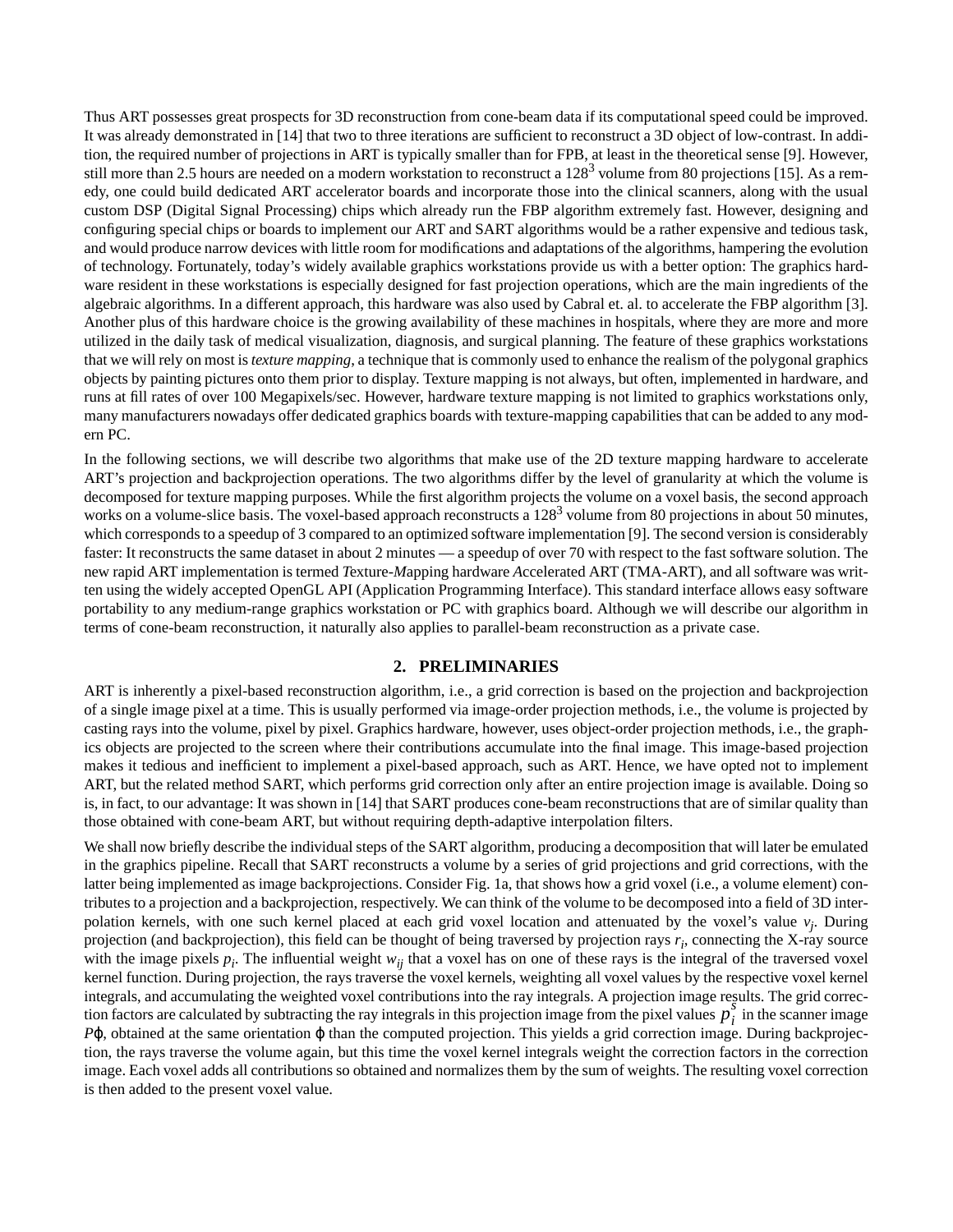<span id="page-2-0"></span>

Fig. 1. (a) The interpretation of a voxel weight factor  $w_{ij}$ , (b) the steps of the SART algorithm.

Stated more formally, the SART correction for voxel *j*, to be performed for each grid correction step *k*, is written as follows:

$$
v_j^{(k)} = v_j^{(k-1)} + \lambda \frac{\sum\limits_{p_i^s \in P_{\varphi}} \left( \frac{\sum\limits_{n=1}^N w_{in} v_n^{(k-1)}}{\sum\limits_{n=1}^N w_{in}} \right) w_{ij}}{\sum\limits_{p_i^s \in P_{\varphi}} w_{ij}}
$$
(1)

Here,  $\lambda$  is a relaxation factor, typically chosen «1.0. Fig. 1b illustrates the algorithm, decomposed in its constituents.

The software implementations typically perform grid projection and backprojection by a procedure termed *splatting* [\[24\].](#page-10-0) In splatting, the kernel integrals (i.e., the weights *wij*) are pre-computed and stored in a table, called the kernel *footprint*. If the kernel function is radially symmetric, such as the Gaussian function, we can use the same footprint at all viewing orientations. Two variants of the splatting algorithms are commonly used for ART: an object-order approach and an image-order approach. In the object-order approach [\[13\]\[15\]](#page-10-0), a footprint is associated with each grid voxel and mapped to the screen, weighted by the voxel's value. The accumulation of all weighted footprints then makes up the projection image (see [Fig. 2a](#page-3-0)). In backprojection, each voxel footprint is again mapped to the screen, but this time it weights the correction image contributions and adds them to the voxel, properly normalized. In the image-order approach, the rays traverse the volume, as described above, and the footprint tables provide the pre-integrated kernel integrals [1[3\]\[15\].](#page-10-0)

We are now ready to describe the two hardware implementation variants of SART. We will start with the voxel-based approach, and then move to the slice-based variant.

#### **3. VOXEL-BASED TEXTURE MAPPING HARDWARE ACCELERATION OF ART**

The voxel-based TMA-ART approach emulates the object-order software implementation of SART, i.e., each voxel is associated with a footprint. The texture mapping hardware is used to map these footprints onto the screen. Similar to the approach described in [\[4\]](#page-10-0), we associate each voxel with an identical square polygon of side length 2*r*, where *r* is the radial extent of the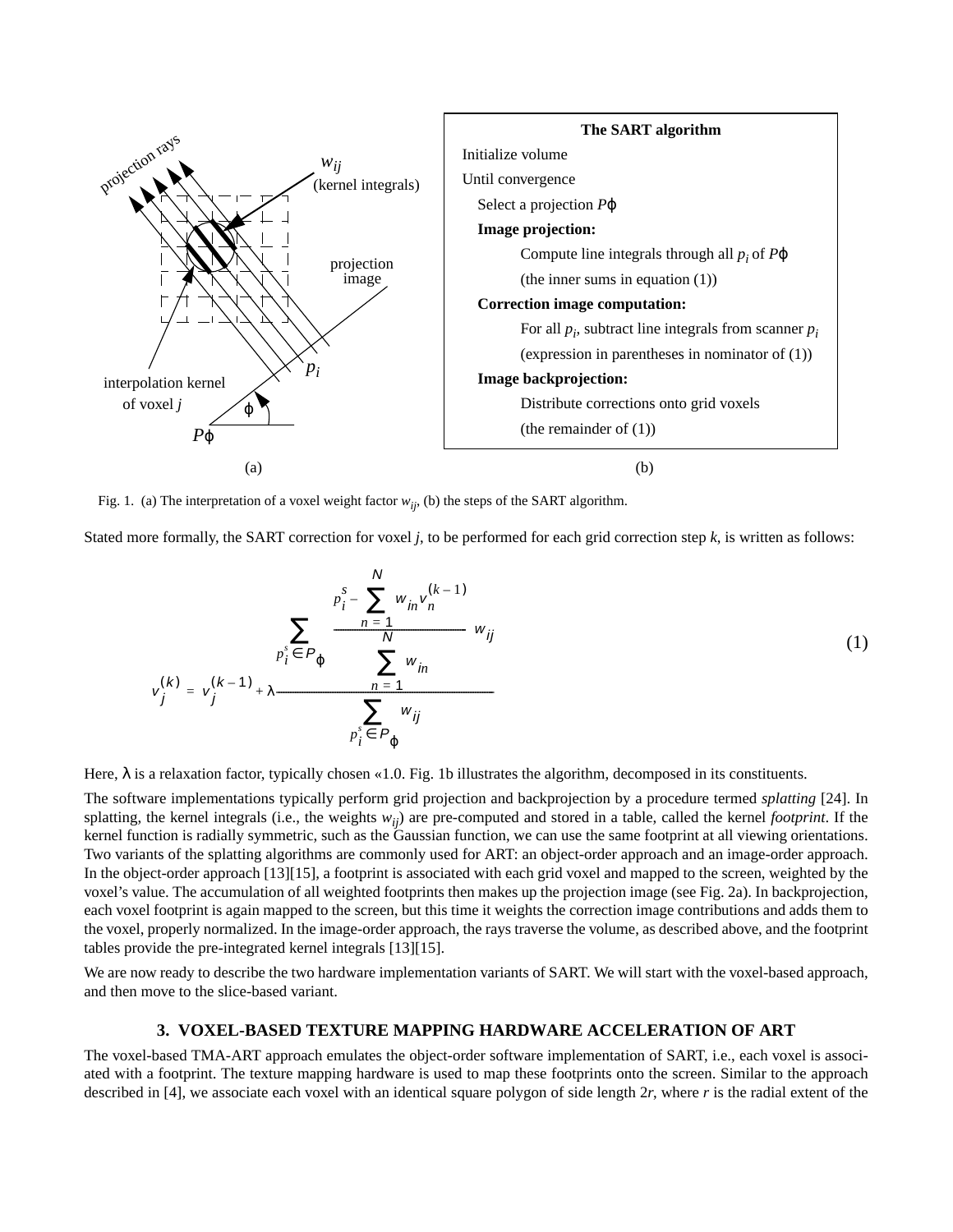<span id="page-3-0"></span>kernel function, and map the footprint function as a texture onto it. While the hardware projection step is similar to the software projection step, the hardware backprojection step is different. We now describe both steps.

# **3.1 Projection**

For the voxel projection, we set the color of each polygon to the value of the corresponding voxel. Recall that a footprint is due to the integration of a kernel function in the direction of the viewing rays. Hence, for cone-beam projection, the graphics hardware must rotate each polygon to a position perpendicular to the cone-beam ray that traverses the center of the footprint polygon (see Fig. 2b). Following this rotation, the polygon is perspectively projected to the screen. The polygon color is modulated (=weighted) by the footprint texture (i.e. the footprint function) when the polygon is rasterized. The accumulation of all projected footprint polygons then yields the projection image. Note that, for parallel-beam projection, all footprint polygons are rotated by the same amount, parallel to the screen. Also note that only voxels within the spherical reconstruction region must be projected. Furthermore, we only need to project voxels that have non-zero values.



Fig. 2. (a) Screen projection of two representative kernel footprints, weighted by the value of the corresponding voxel (shown in 2D). (b) Cone-beam screen projection of two representative voxel footprint polygons in voxel-based TMA-ART (shown in 2D). Since the footprints represent the integrated kernel function in the direction of the traversing rays, the footprint polygons must be rotated perpendicular to the cone-beam ray traversing the center of the footprint polygon. This provides a good approximation to the true ray integrals. The footprint polygons are perspectively mapped onto the image plane by the texture mapping hardware, and the resulting footprints are scaled by the polygon color, set to the voxel value.

# **3.2 Correction image computation**

To compute the correction image, we read the framebuffer, subtract the read projection image from the scanner image, scale it by the relaxation factor  $\lambda$ , and divide it by the corresponding weight image. The weight images are computed beforehand for each viewing angle, by projecting the footprint polygons of all relevant voxels, with colors set to unity, to the screen. None of these operations can be performed in hardware, since they either exceed the valid pixel range of the framebuffer or cannot be performed efficiently using the provided hardware. Hence, these operations are done on the CPU. Since the texture map and the framebuffer can only hold values in the range [0.0...1.0], but the correction image may have values in the range [-1.0...1.0], we must scale and translate the values in the correction image to the [0.0...1.0] interval. Note that, in this way, the values in the volume slices are always in the range [0.0...1.0].

# **3.3 Backprojection**

Although the replication of the projection step in hardware is straightforward, the backprojection step requires an approach that is different from that of the software implementation. But let us first discuss a strategy that emulates the software algorithm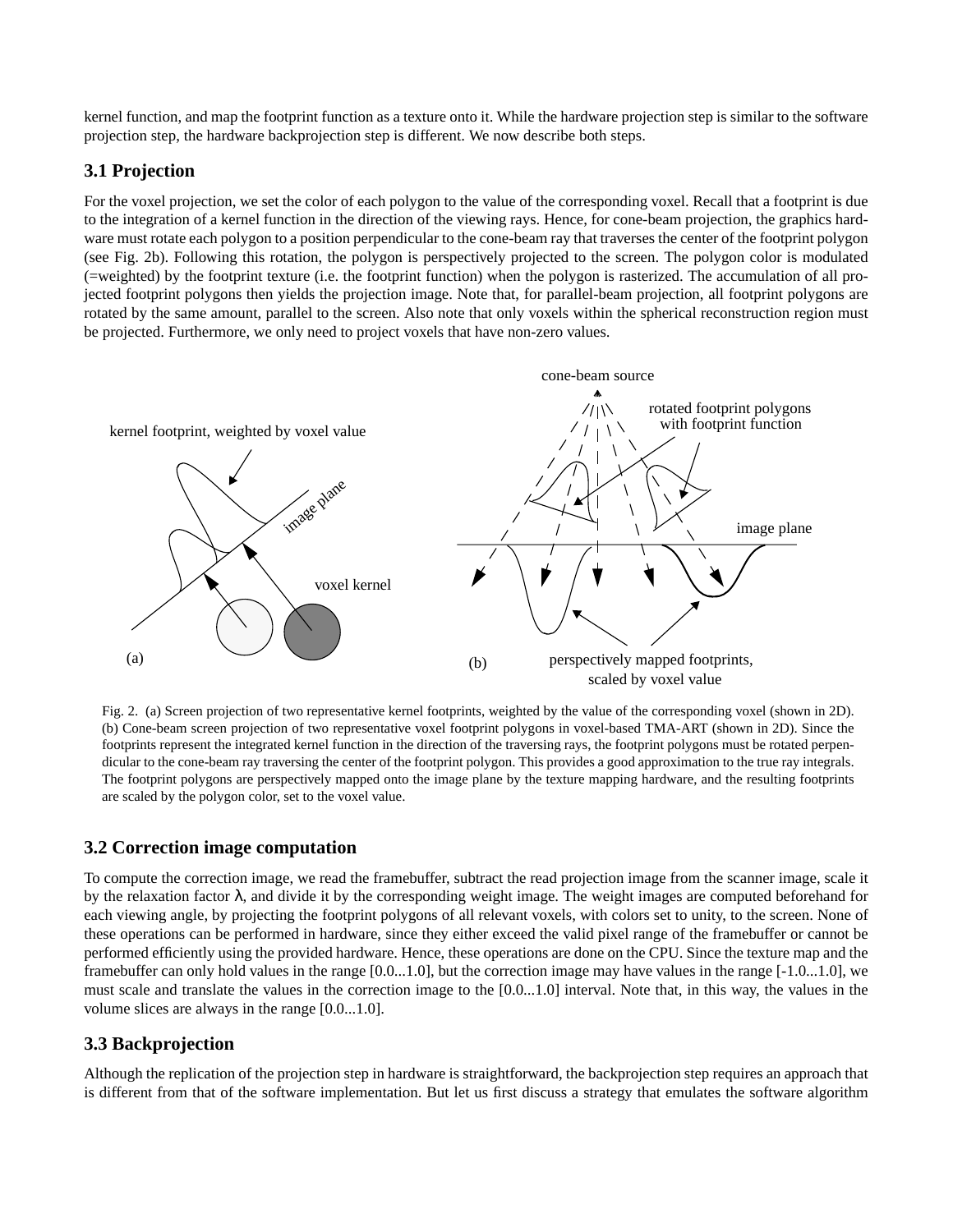exactly. In the software implementation, we simply map the footprint polygons to the screen, using the same procedure than in the projection step, and weight the pixel values in the correction image according to the projected footprint function. The weighted correction values are then integrated and normalized by the sum of respective footprint weights to yield the additive voxel correction. A possible hardware implementation of this process is as follows: First, the hardware loads the framebuffer's alpha channel with the correction image, and the framebuffer blending mode is set to  $R_{fb}=R_{poly}\cdot\alpha_{fb}$ . Here,  $R_{fb}$  are the pixel values in the Red framebuffer channel after footprint projection,  $R_{poly}$  is the Red color of the polygon, set to unity, and  $\alpha_{fb}$  are the pixel values in the framebuffer opacity channel (set to the correction factors). This blending function achieves the multiplication of the correction factors with the footprint weights. After footprint projection, the framebuffer pixels that fall within the footprint's extent are read into memory. An integration of these pixel values then yields the nominator of the voxel correction in equation [\(1\).](#page-2-0) However, we need the denominator as well. For this purpose, we again project the footprint, but this time we use the blending function  $R_{fb} = R_{poly} \cdot 1$ . Integrating the resulting pixel values yields the denominator of the voxel correction equation [\(1\).](#page-2-0) We then perform the division and update the grid voxel. Note, that we need to scale the voxel updates back from the interval  $[0.0...1.0]$  to  $[-1.0...1.0]$ . Also note, that we must clip the volume values to an interval  $[0.0...1.0]$  after the update.

This approach requires two framebuffer reads, two integrations, and one division per voxel. In particular, the two former operations are rather expensive, and performing them for each voxel would offset all advantages gained by the hardware acceleration. Fortunately, we can revert the direction of the footprint mapping. Instead of mapping a voxel footprint onto the correction image, we can alternatively map the correction pixel footprints onto the volume slices. In this scheme (see Fig. 3), each volume slice is updated separately. First, each (non-zero) correction image pixel is associated with a texture polygon. Again, the texture is given by the integrated kernel function, and the polygon has a side length of 2*r*. The Red color of each such polygon is set to the correction factor and the Blue color is set to unity. Before projecting a polygon to the volume slice, represented by the screen, it is aligned perpendicular to the cone-beam ray that traverses its center. (For parallel-beam all polygons are aligned parallel to the view plane.) All aligned texture polygons are then perspectively projected to the screen. As a result, the Red color channel holds the nominator of equation [\(1\)](#page-2-0) and the Blue channel holds the denominator. Following, the framebuffer is read into memory and the division Red/Blue channel image is performed. This yields the correction image for that slice. We transform and clip



Fig. 3. Projecting the correction factors onto two representative volume slices in voxel-based TMA-ART. Each non-zero correction factors is associated with a footprint polygon. The footprint polygons are centered at the corresponding correction image pixels in the correction image plane (= the projection plane of the previous projection step). Each polygon is then rotated to align it perpendicular to the cone-beam ray that traverses its center. Then the screen is aligned with the first volume slice, and all polygons are projected. The slice correction image accumulates in the framebuffer, and after scaling and clipping the image values, this image is added to the corresponding volume slice in memory. This procedure is repeated for every volume slice, moving the screen to the corresponding volume slice location.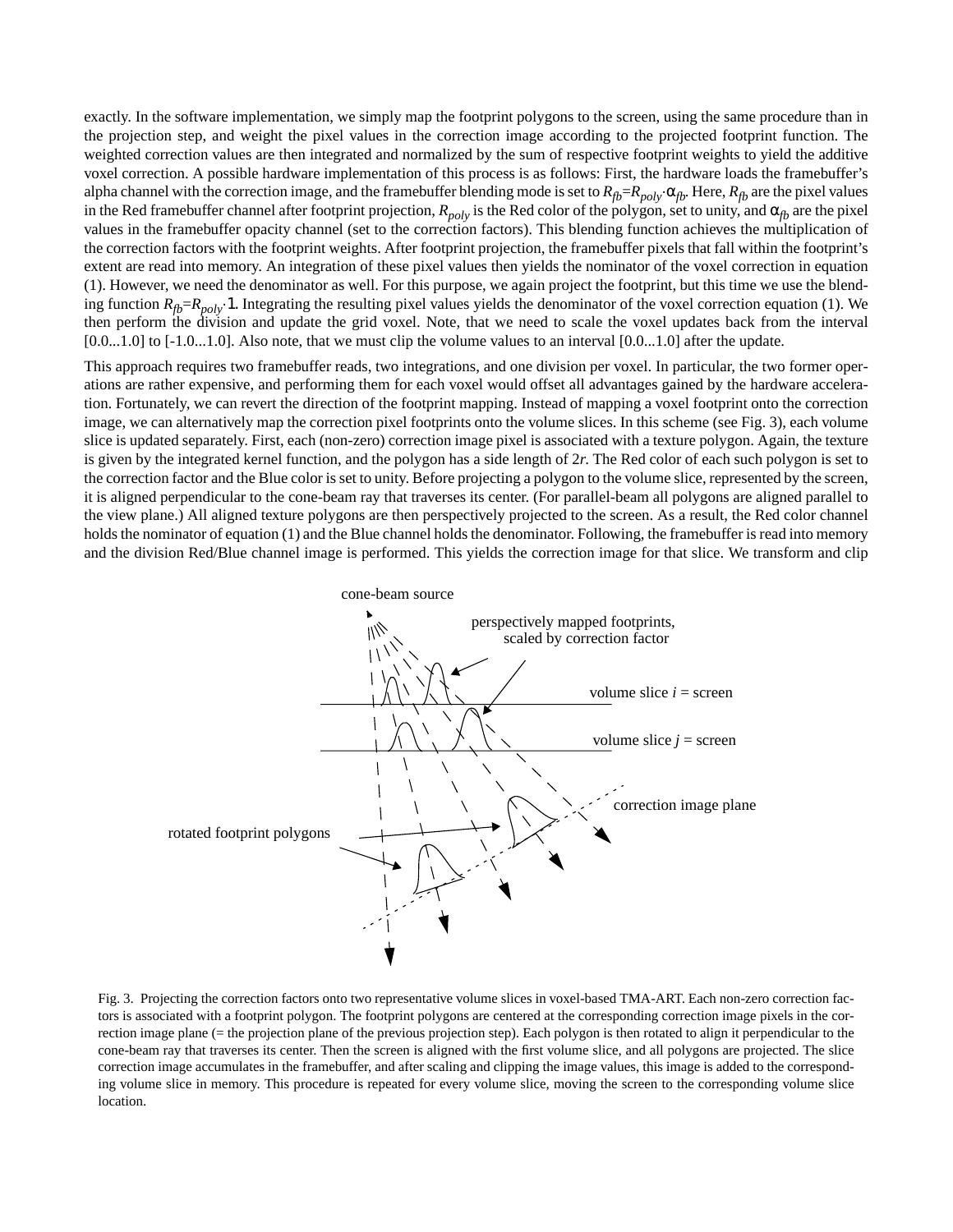<span id="page-5-0"></span>the correction image values, as mentioned above, and add it to the volume slice. We then proceed to the next volume slice. In this approach, only one framebuffer read and one image division is required per slice. The correction integration per voxel is done in hardware. Hence, this algorithm is considerably faster than the first, without a loss of accuracy.

Note that for both projection and backprojection, the orientation of the projected and updated volume slices is dependent on which volume axis is most perpendicular to the screen. For example, if the screen is most perpendicular to the x-axis, then the volume is decomposed into the slices that are aligned with the y-z plane.

# **4. SLICE-BASED TEXTURE MAPPING HARDWARE ACCELERATION OF ART**

The voxel-based approach is considerably faster than the software implementation. It, however, requires a separate polygon rasterization for each voxel (or correction pixel) to be texture-mapped. This produces computational overhead, since the polygons overlap on the image plane, requiring the screen pixels to be updated more than once. The footprint approach is efficient if the number of projected polygons is sparse with respect to the volume size, i.e., a large percentage of voxels have a value of zero. However, this is usually not the case in the iterative ART. Thus, we need to increase the granularity of our projected elements in order to minimize the number of pixel updates. This can be achieved by projecting an entire volume slice (or correction image), and not just a voxel (pixel) footprint. We will now describe this approach.

# **4.1 Projection**

The slice-based TMA-ART approach decomposes the volume into slices and treats each slice separately. In grid projection (shown in Fig. 4), each slice is associated with a square polygon with the volumetric slice content texture-mapped onto it. A projection image is obtained by accumulatively rendering each such polygon into the framebuffer. Here, a bilinear interpolation kernel is used by the hardware to resample the texture image into screen coordinates.

Note that the ray integrals so computed are equivalent to the ray integrals obtained in a software solution that uses a trilinear interpolation filter and samples only within each volume slice. In this respect, the integration follows the trapezoidal rule and is similar to that obtained by Joseph's algorithm [\[10\].](#page-10-0) Note that since the distance between sample points is not identical for every ray (due to the perspective distortion), we have to normalize the projection image for this varied distance. This can be conveniently achieved by normalizing the scanner images by the inverse amount in a pre-processing step.



screen (projection image)

**4.2 Correction image computation**

After a projection image has been generated, the correction image is computed. First, the projection image is subtracted from the scanner image. The resulting image is then divided by the weight image at that orientation. (The weight images are computed beforehand by projecting a volume in which all voxels within the spherical reconstruction region have been set to 1.0.) Similar to the voxel-based approach, we must scale and shift the values in the correction image to the range [0.0...1.0]. At least for now, all computations with regards to the correction image are performed on the CPU.

**Sliced-Based TMA-ART Projection algorithm** Rotate texture polygons by projection angle ϕ Texture map the volume slices onto texture polygons Project textured polygons onto the screen Accumulate screen contributions at each pixel

Fig. 4. Grid projection with slice-based TMA-ART.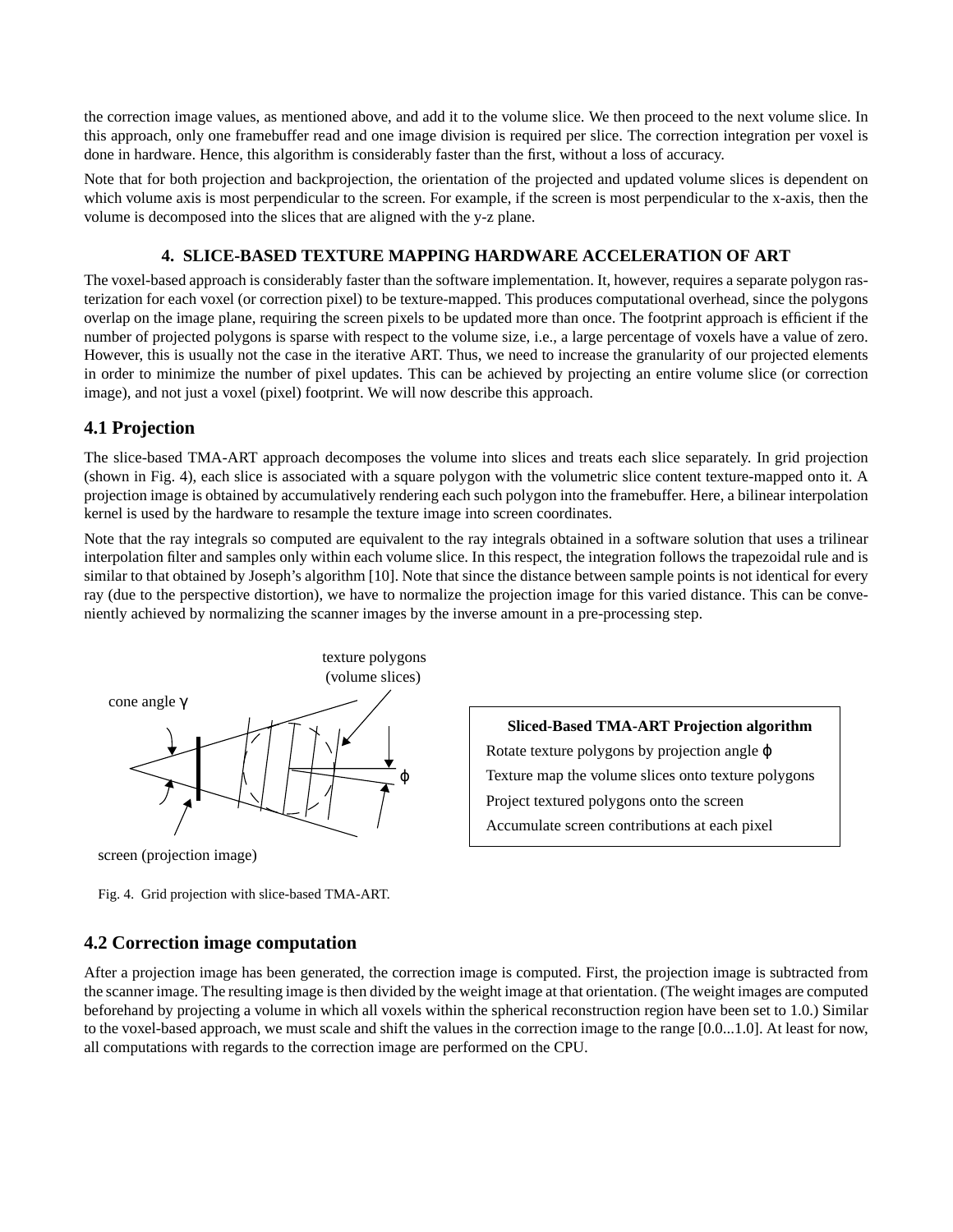# **4.3 Backprojection**

In backprojection (shown in [Fig. 4\)](#page-5-0), we need to distribute a correction image onto the volume slices. This is achieved by associating each volume slice with the framebuffer onto which the correction image, mapped to a polygon, is rendered. (This is the inverse situation of [Fig. 4.](#page-5-0)) Although projection is simple, backprojection is not as straightforward, since here the main viewing direction is not always perpendicular to the screen. This, however, is required by the graphics hardware. To enable this viewing geometry, we implemented a virtual slide-projector (using the projective texture approach of Segal et. al. [\[18\]](#page-10-0)) that shines the correction image at the oblique projection angle onto a polygon, which in turn is orthographically viewed by the framebuffer. This is shown in [Fig. 4](#page-5-0) for one representative volume slice. The correction image is perspectively mapped, according to the cone-geometry, onto the volume slice that has been placed at the appropriate position in the volume. This "slide" projection is then viewed by the screen. After the correction image has been projected onto the slice screen, we must scale and translate the values of the screen image back into the [-1.0...1.0] range. The resulting image is then added to the volume slice in memory, limiting the voxel values to an interval of  $[0.0...1.0]$  and setting voxels outside the spherical reconstruction region to zero.

Let us now explain this slide-projector approach in some more detail. In OpenGL, a polygon is represented by three or more vertices. When the polygon is projected onto the screen, the coordinates of its vertices are transformed by a sequence of matrix operations, as shown in [Fig. 6 \(F](#page-7-0)or more detail on these fundamental issues refer to [6] a[nd \[](#page-10-0)16].[\)](#page-10-0)

A texture is an image indexed by 2D coordinates in the range [0.0...1.0, 0.0...1.0]. When a texture is mapped onto a polygon, the polygon's vertices are associated with texture coordinates [s,t], as shown in [Fig. 7](#page-8-0). The viewing transformation of the polygon vertices yields a closed region on the screen. In a process called *scan conversion,* all pixels inside this region are assigned



Fig. 5. Grid backprojection with slice-based TMA-ART.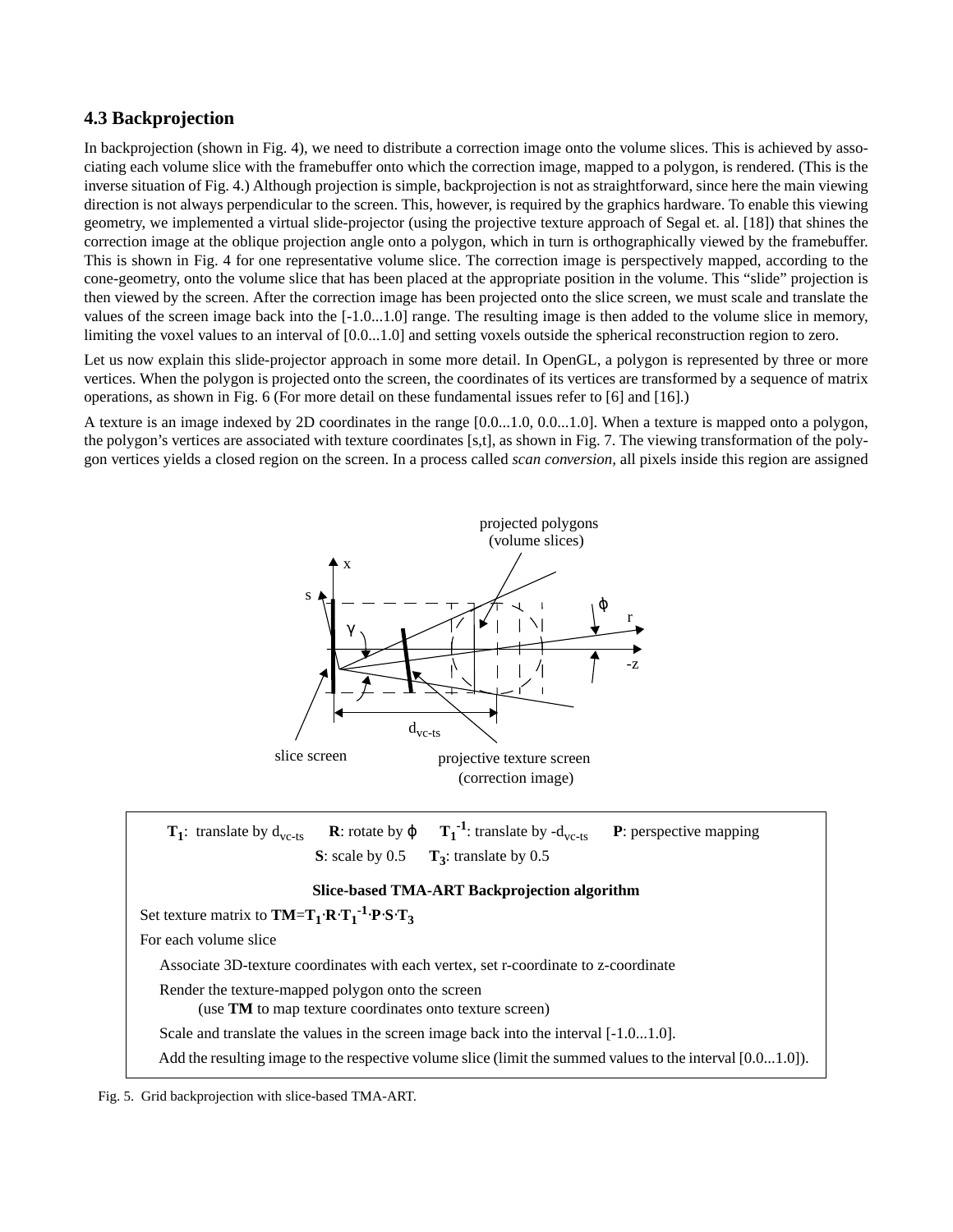<span id="page-7-0"></span>

Fig. 6. Stages of vertex transformation in OpenGl.

(via interpolation) texture coordinates within the range assigned to the bounding vertices. Note that this transformation can lead to a stretching or shrinking of the texture.

The texture mapping coordinates need not be two-dimensional. As a matter of fact, they can be up to four-dimensional (involving a homogeneous coordinate), just like the vertex coordinates. In addition, OpenGL provides a transformation facility, similar to the one supplied for vertex transformation, with which the interpolated texture coordinates can be transformed prior to indexing the texture image. We can use this facility to implement our virtual slice projector.

The algorithm proceeds as follows. First, we create an array of *n* square texture coordinate polygons with vertex coordinates  $(s, t, r)$ . Here, we set the  $(s, t)$  coordinates to  $(n, n)$ , i.e., the extent of the volume slices. The *r*-coordinate we vary between  $[d_{\text{v}c}$  $_{ts}$ - $n/2$ ,  $d_{vc-ts}$ + $n/2$ ]. ( $d_{vc-ts}$  is the distance of the source to the volume center.) Refer now back to Fig. 6, where we show the decomposition of the texture transformation matrix. The Modelview matrix is set to the product  $T_1 \cdot R \cdot T_1^{-1}$ , i.e., each polygon is rotated about the volume center by the viewing angle ϕ. The Projection matrix is set to a perspective mapping of the texture coordinates onto the projective texture screen. After the perspective divide, the texture coordinates would be in the range [-1.0...1.0]. Since we can only index the texture image within a range of  $[0.0...,1.0]$ , we need to scale and translate the texture perspective texture coordinates prior to indexing. This is achieved by incorporating a scale and translation given by **S**⋅**T3** into the Projection matrix.

We can now perform the backprojection of the correction image, represented by the texture, onto the volume slices. Let us just look at one of the volume slices, represented by polygon  $P_s$  with vertex coordinates (*n*, *n*, *z*), which is projected orthographically on the slice screen. Depending on its *z*-location, the polygon is assigned one of the texture coordinate polygons. When mapping *Ps* onto the screen, texture coordinates are generated for each pixel within the projected polygon extent. However, these texture coordinates are not used directly to index the correction image, but are first passed through the texture transformation pipeline. The transformed coordinates then index the correction image texture as if this image had been projected onto  $P_s$  at the backprojection angle ϕ.

One should add that this process is not any more expensive than direct texture mapping. Once the texture transformation matrix is compounded, just one hardware vector-matrix multiplication is needed. As a matter of fact, this multiplication is always performed even if the texture transformation is unity.

## **5. RESULTS**

Using both the software implementation of ART (discussed in [\[14\]\[15\]](#page-10-0)) and the two new hardware-accelerated versions, voxelbased and slice-based TMA-ART, we reconstructed a simulated brain dataset, the 3D extension of the Shepp-Logan phantom [\[19\]](#page-10-0) (described e.g. i[n \[2](#page-9-0)], a slice of which is shown i[n Fig. 8](#page-8-0)a). Note that since both versions of TMA-ART return similar reconstructions, we only show the images generated with the slice-based approach. Projection sets of 80 cone-beam projections  $(γ=40°)$  of 128<sup>2</sup> pixels each were obtained by analytical integration of the brain phantom and used to reconstruct a 128<sup>3</sup> reconstruction volume in 3 iterations  $(\lambda=0.1)$ . To evaluate the effect of the limited framebuffer resolution in TMA-ART, we acquired the brain projection sets at three different feature contrast levels. The original contrast of the main features in the phantom is 2% of the full dynamic range, while the background contrast of the small tumors in the bottom portion of the slice shown in [Fig. 8a](#page-8-0) is only 0.5%. (Note that in all images of [Fig. 8,](#page-8-0) the small dynamic range of the features was stretched into the full displayable range in order to make the features visible.)

[Fig. 8b](#page-8-0) shows a slice (from the same location than that in [Fig. 8](#page-8-0)a) across a volume reconstructed with the software implementation of ART. We observe that very little reconstruction noise is present and that the brain features can be well distinguished. The software implementation uses both floating point arithmetic and floating point buffers throughout the reconstruction process. TMA-ART, on the other hand, also uses floating point arithmetic but only fixed point buffers. The main restriction here is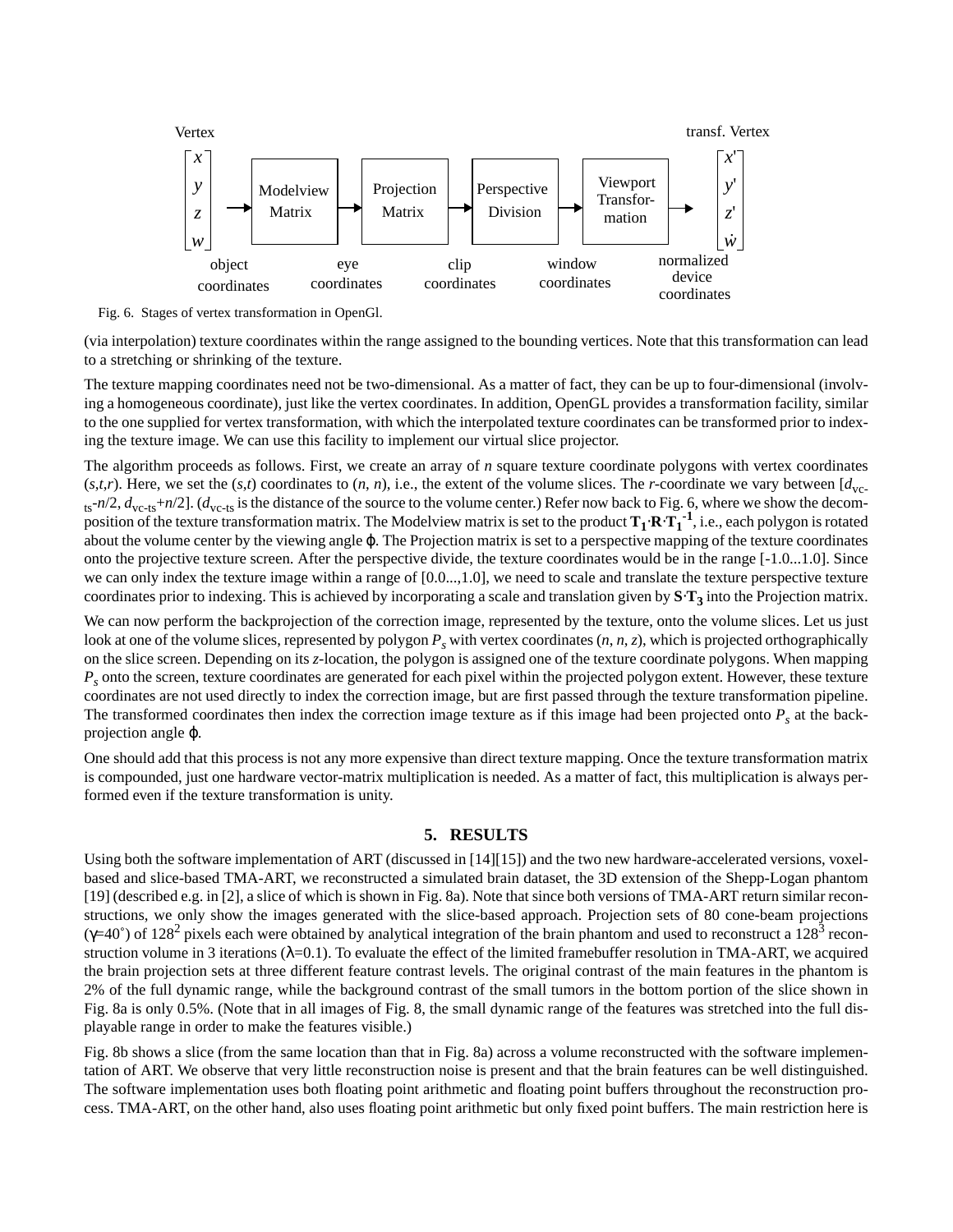<span id="page-8-0"></span>





(b)

original contrast





original contrast  $2 \times$  original contrast  $4 \times$  original contrast

TMA-ART TMA-ART TMA-ART

Fig. 8. Slices across reconstruction volumes obtained with different implementations of ART, software and hardware-accelerated. All reconstructions were performed using 80 128×128 projections of the 3D extension of the Shepp-Logan phantom (cone-angle γ=40˚, 3 iterations,  $128^3$  reconstruction grid,  $\lambda=0.1$ ).

the limited resolution of the 12 bit framebuffer (we use an SGI Octane workstation), which can only resolve 1/4096=0.02%. As



Fig. 7. Texture mapping of an image onto a polygon. The texture coordinates assigned to the polygon vertices are given in parentheses.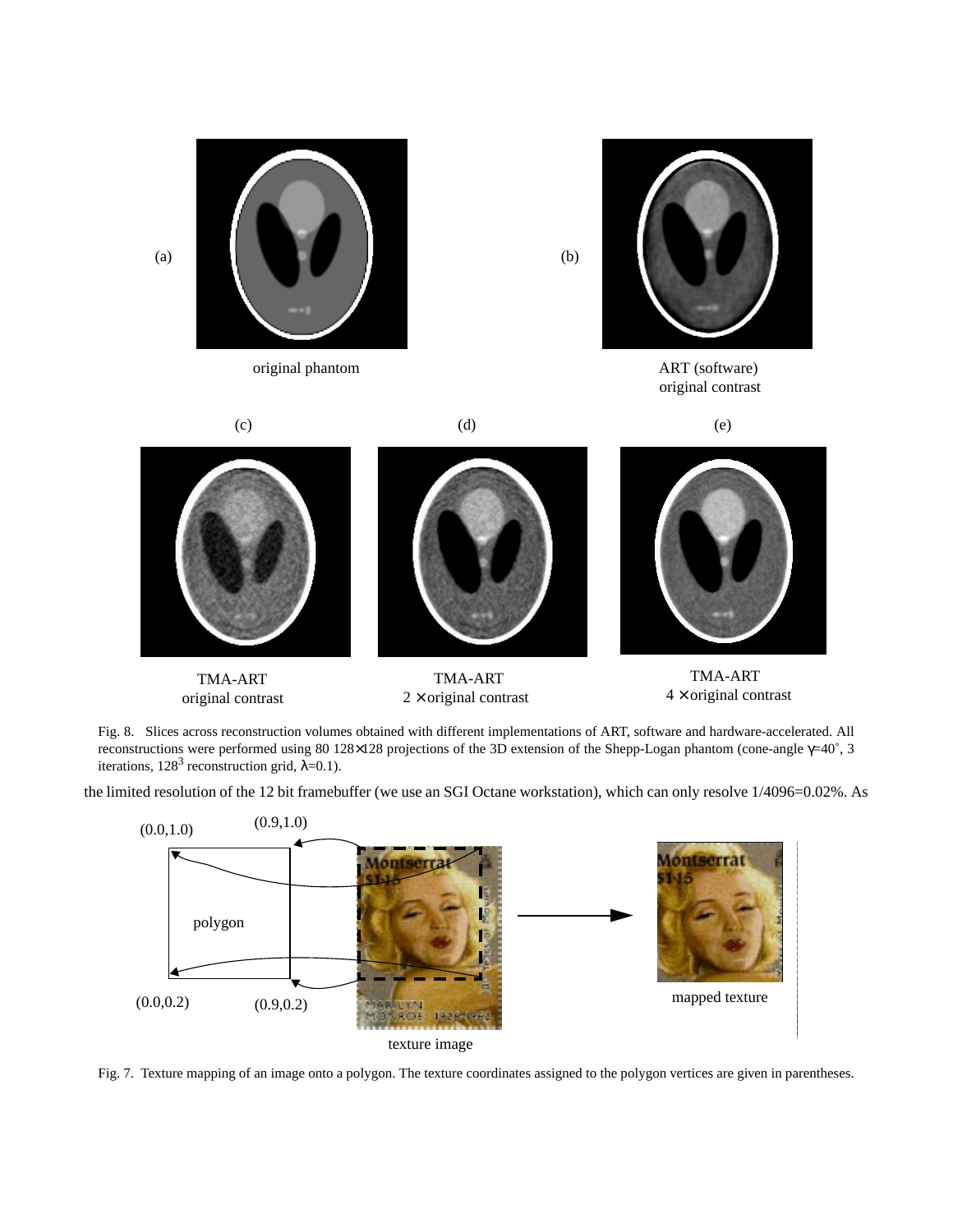<span id="page-9-0"></span>[Fig. 8c](#page-8-0) indicates, this is apparently not sufficient to resolve the three small tumors in the bottom portion of the phantom. The limited resolution also gives rise to a somewhat noisy appearance of the reconstructed slice. However, as can be observed in [Fig. 8d](#page-8-0), TMA-ART manages to resolve slightly higher tumor contrasts of 1% rather well. In addition, only little noise is apparent in the slice of [Fig. 8](#page-8-0)e, where the tumor contrast is 2%. It appears that the limited resolution of the framebuffer and, probably to a lesser extent, the limited resolution of the texture memory, causes reconstruction noise levels equivalent to the 0.5-1% contrast range.

Finally, Table 1 compares the run times for both the optimized software and the two different TMA-ART implementations (i.e., the voxel-based and the slice-based approach). We observe, that by utilizing texture mapping hardware for the grid projection and backprojection operations, dramatic speedups can be achieved: A cone-beam reconstruction of a 128<sup>3</sup> volume from 80 projections can now be performed in about 51 minutes with the voxel-based approach (speedup=3), and in 2 minutes with the slicebased approach (speedup=73), down from the 2.5 hours that were required in the optimized software implementation.

| implementation       | time / iteration   | reconstr. time    | speedup |
|----------------------|--------------------|-------------------|---------|
| ART (software)       | $51 \text{ min}$   | 2.55h             |         |
| TMA-ART: voxel-based | $17 \text{ min}$   | $51 \text{ min}$  |         |
| TMA-ART: slice-based | $42.2 \text{ sec}$ | $2.1 \text{ min}$ | 73      |

Table 1. Run times for one iteration as well as for a complete reconstruction (3 iterations) of different ART implementations. (These timings are needed to produce the images shown in [Fig. 8.\)](#page-8-0)

#### **6. CONCLUSIONS**

In this paper, we have shown that ART can be accelerated to almost interactive speeds, without building any expensive custom hardware. All that is needed is a standard graphics workstation with 2D texture mapping capabilities or one of many inexpensive texture mapping boards that are readily available for almost any desktop PC. Previously, ART's many qualitative advantages could not be utilized in clinical applications since the computational effort was too high compared to other 2D and 3D reconstruction methods. Our texture-mapping accelerated algorithm closes this performance gap and makes ART available for any clinical setting, with the added benefit that it runs on a platform that can also be used to visualize the reconstructed data.

#### **7. FUTURE WORK**

The quality of the reconstructions is currently limited by the resolution of the framebuffer (and, to a lesser extent, that of the texture memory). We find that objects of 1% contrast can be resolved well even with a 12 bit framebuffer. We also find that the reconstruction noise levels are in the 0.5-1% contrast range. This means that once the features exceed this range, the signal-tonoise ratio becomes sufficient for a reconstruction of good quality. It is hoped that hardware manufacturers will supply machines with higher-resolution framebuffers, yielding better signal-to-noise ratios. To parallel this effort, we are currently working on schemes that extend the machine's framebuffer resolution (independently of what it is) by utilizing all color channels and combining them to yield a virtual, higher resolution data word. These schemes extend a 12 bit framebuffer into 16 bits, and initial results look promising.

We are also working to implement other portions of the ART algorithm in hardware, such as the computation of the correction image, the accumulation of the projection image, and the voxel update. In addition, a TMA-ART version for multi-processor PCs and workstations is currently being developed. It is expected that this version will achieve a reconstruction in less than 30 sec.

#### **8. REFERENCES**

- [1] A.H. Andersen, A.C. Kak, "Simultaneous Algebraic Reconstruction Technique (SART)," *Ultrason. Img.*, vol. 6, pp. 81- 94, 1984.
- [2] C. Axelson, "Direct Fourier methods in 3D reconstruction from cone-beam data," *Thesis*, Linkoping University, 1994.
- [3] B. Cabral, N. Cam, and J. Foran, "Accelerated volume rendering and tomographic reconstruction using texture mapping hardware," *1994 Symposium on Volume Visualization*, pp. 91-98, 1994.